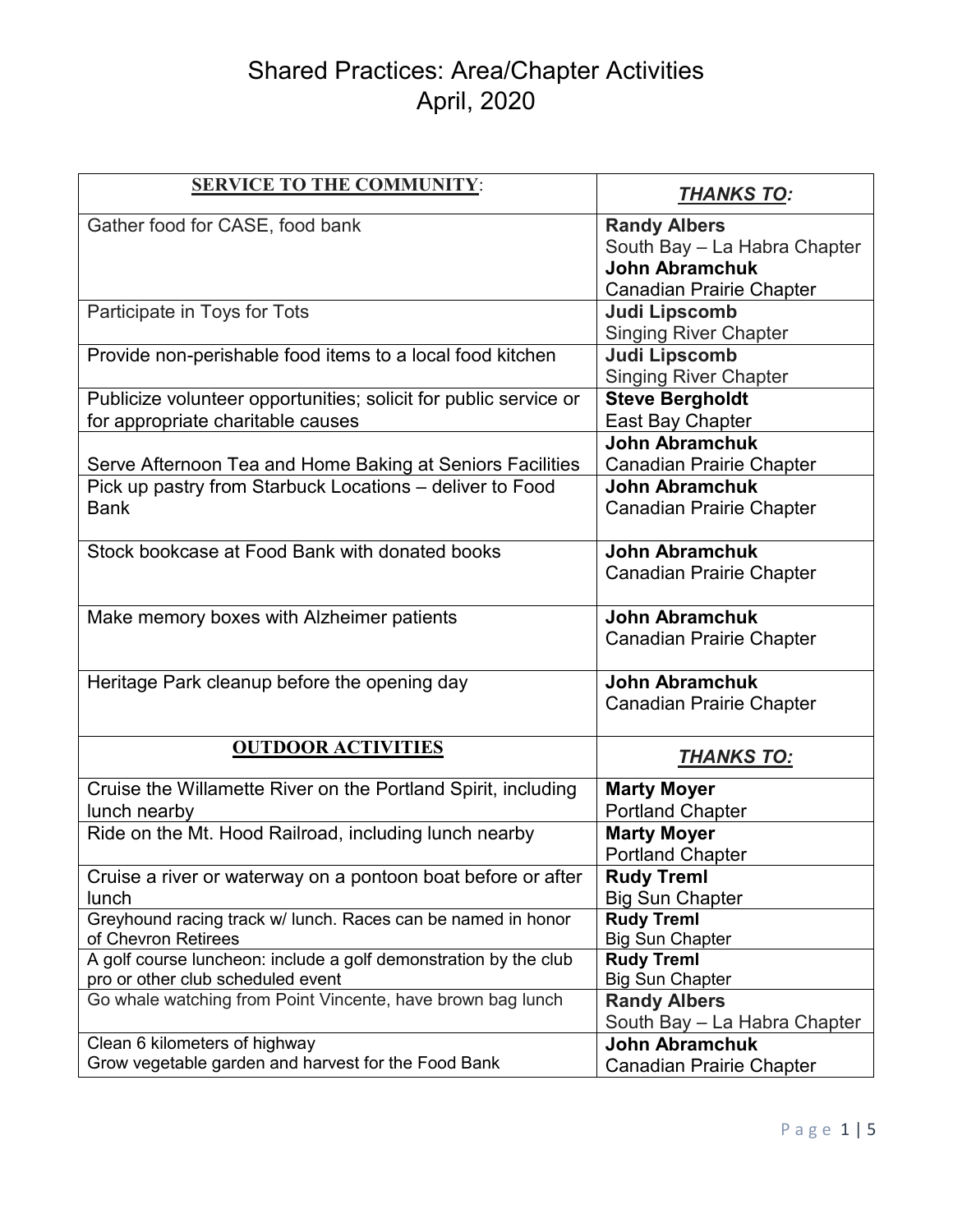| <u>CORPORATE – RELATED ACTIVITY</u>                           | <b>THANKS TO:</b>                                                                                                                                    |
|---------------------------------------------------------------|------------------------------------------------------------------------------------------------------------------------------------------------------|
| Man a booth – or- assist at the corporate sponsored Health    | <b>Randy Albers</b>                                                                                                                                  |
| Fairs                                                         | South Bay - La Habra Chapter                                                                                                                         |
| Participate in Chevron Activity Network (CAN); mailing;       | <b>Randy Albers</b>                                                                                                                                  |
| phone calls                                                   | South Bay - La Habra Chapter                                                                                                                         |
| Participate in Boomer Network, Retirement Seminars;           | <b>Steve Bergholdt</b>                                                                                                                               |
| <b>Health Fairs</b>                                           | East Bay Chapter                                                                                                                                     |
| <b>MUSEUM VISITS</b> (w/ or w/o lunch)                        | <u>THANKS TO:</u>                                                                                                                                    |
| Tour behind the scenes at Arizona State Museum, The Presidio  | <b>Jaye Smith</b>                                                                                                                                    |
| (museums in your area)                                        | So. Arizona Chapter                                                                                                                                  |
| Tour the Oregon Gardens, Western Antique Airplane, Automobile | <b>Marty Moyer</b>                                                                                                                                   |
| Museum, Evergreen Aviation Museum                             | <b>Portland Chapter</b>                                                                                                                              |
| Tour LAX airport Flight Museum, Aquarium of the Pacific, The  | <b>Randy Albers</b>                                                                                                                                  |
| <b>Nethercutt Museum</b>                                      | South Bay - La Habra Chapter                                                                                                                         |
| Tour various museums in your area; tour area wineries         | <b>Paul Skakun</b><br><b>Hill Country Chapter</b>                                                                                                    |
| Visit Orlando area attractions                                | <b>Rudy Treml</b><br><b>Big Sun Chapter</b>                                                                                                          |
| <b>CHAPTERS SUPPORTING ITS MEMBERS</b>                        | <b>THANKS TO:</b>                                                                                                                                    |
| Distribute all Company announcements concerning Benefits      | <b>Carl Ward</b>                                                                                                                                     |
| via Email                                                     | Santa Clara Valley                                                                                                                                   |
| <b>Frequent Email Communication to Chapter Members</b>        | Jaye Smith - So Ariz Chapter<br>Paul Skakun - Hill Country<br><b>Steve Bergholdt - East Bay</b><br>John Abramchuk<br><b>Canadian Prairie Chapter</b> |
| Have a Chapter website w/ photos from Luncheons,              | <b>Paul Skakun</b>                                                                                                                                   |
| important and useful links                                    | <b>Hill Country</b>                                                                                                                                  |
| Locally based Benefits Liaisons to assist members;            | <b>Jaye Smith</b>                                                                                                                                    |
| Chapter Newsletters bi-monthly; highlighting members          | So Arizona Chapter                                                                                                                                   |
| Quarterly Newsletters, photos, articles highlighting our      | <b>Steve Bergholdt</b>                                                                                                                               |
| members; solicit member photos                                | East Bay Chapter                                                                                                                                     |
| Semi Annually Newsletters, photos, articles highlighting our  | John Abramchuk                                                                                                                                       |
| members; solicit member photos                                | <b>Canadian Prairie Chapter</b>                                                                                                                      |
| Offer expense-paid events occasionally                        | <b>Carl Ward-Santa Clara Valley</b>                                                                                                                  |
| Five lunches annually; 2 are free, balance member paid        | <b>Harold Freund-Can. Prairie</b>                                                                                                                    |
| Free memberships to retirees, spouses and surviving           | <b>Don Reiss</b>                                                                                                                                     |
| spouses 90 years and older                                    | Louisville Chapter                                                                                                                                   |
| Free memberships to Surviving Spouses choosing to remain      | <b>Dennis Dauphin</b>                                                                                                                                |
| affiliated with the Chapter                                   | <b>Singing River Chapter</b>                                                                                                                         |
| <b>Free Lunches for Centenarians</b>                          | <b>Paul Skakun</b><br><b>Hill Country</b>                                                                                                            |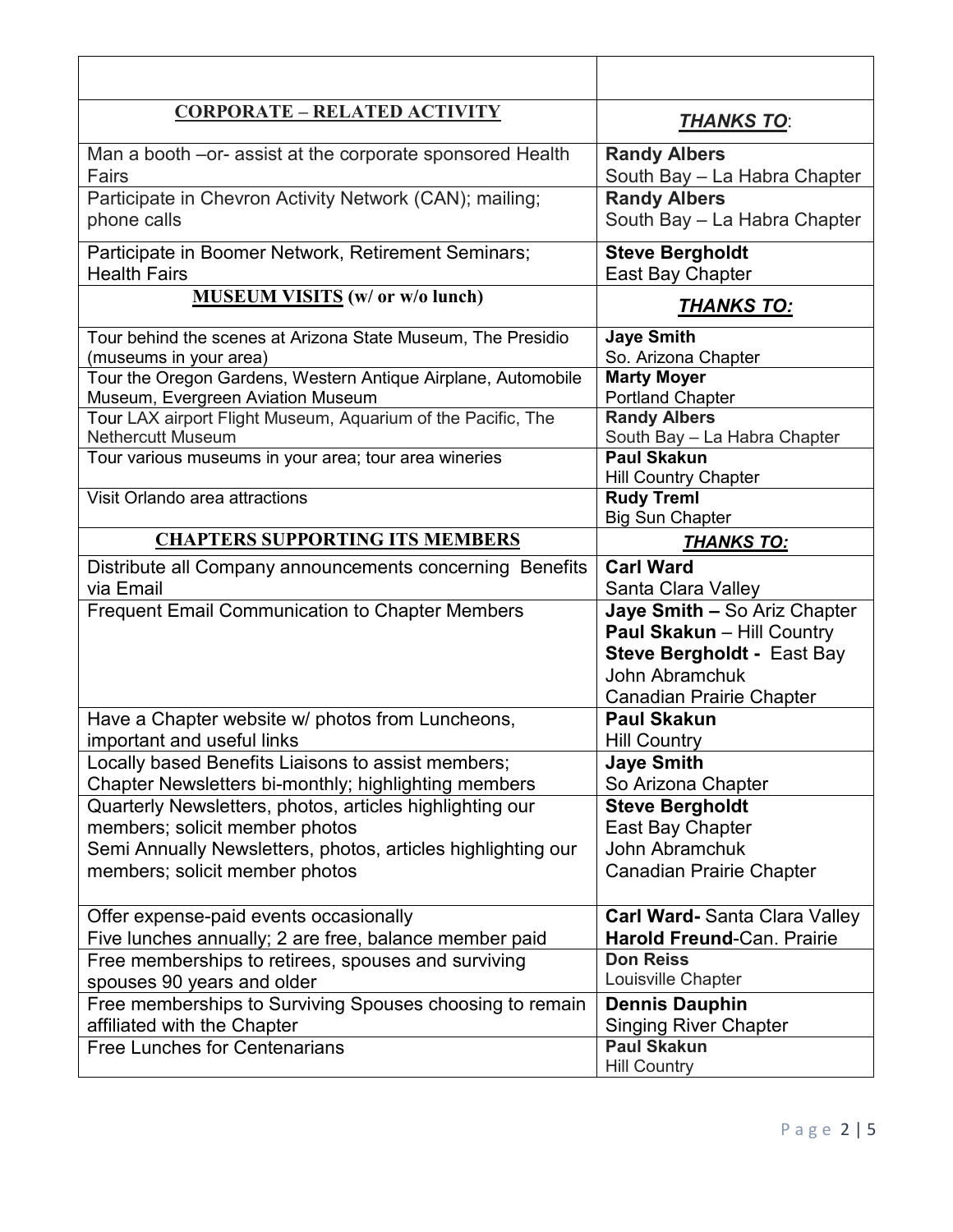| Forming two separate Committees: one for social events                                                                            | <b>Harold Freund</b>                                  |
|-----------------------------------------------------------------------------------------------------------------------------------|-------------------------------------------------------|
| and one for volunteerism                                                                                                          | <b>Canadian Prairie Chapter</b>                       |
| Posting Birthdays, Anniversaries, Start Work, Retirement                                                                          | <b>Ray Airone</b>                                     |
| Date of Chapter members submitted by members                                                                                      | NW US/Alaska                                          |
| <b>SPEAKERS &amp; MEETING ACTIVITIES</b>                                                                                          | <b>THANKS TO:</b>                                     |
| Invite current or former FBI Agents - or-- State Bureaus of                                                                       | <b>Jerry Still</b>                                    |
| Investigation; have Q&A session                                                                                                   | Chevron Gulf Texaco Ret. Club                         |
| American Petroleum Institute member: discuss industry and<br>current events.                                                      | <b>Jerry Still</b><br>Chevron Gulf Texaco Ret. Club   |
| Electric Power/Utility representative to make a presentation on                                                                   | <b>Jaye Smith</b>                                     |
| energy savings tips                                                                                                               | So. Arizona Chapter                                   |
| Invite a Chevron Guest Speaker (as available)                                                                                     | <b>Paul Skakun</b>                                    |
|                                                                                                                                   | <b>Hill Country Chapter</b>                           |
| Hire a group to play live music from the 50's and 60's during a                                                                   | <b>Rudy Treml</b>                                     |
| Chapter Luncheon - or- limited karaoke session                                                                                    | <b>Big Sun Chapter</b>                                |
| Plan a Christmas soup lunch & sing-a-long                                                                                         | <b>Randy Albers</b>                                   |
|                                                                                                                                   | South Bay - La Habra Chapter                          |
| Prepare Name Tags with clip-on or lanyard holders for the                                                                         | <b>Trudi Dixon</b>                                    |
| Chapter Luncheons. Putting the first name in a very large font,<br>such as size 50, will help our weakening senior eyes with both | <b>Singing River Chapter</b><br><b>John Abramchuk</b> |
| reading and remembering their old co-workers.                                                                                     |                                                       |
| Pose a Trivia Question at the Chapter Luncheon. Members raise                                                                     | <b>Canadian Prairie Chapter</b><br><b>Pat Presley</b> |
| hand to offer their answer; guesses are okay. Winner gets a                                                                       | <b>Singing River Chapter</b>                          |
| ticket for a free lunch at a future Chapter Luncheon.                                                                             |                                                       |
| Free Lunch if you bring a Bio; members get to know you and your                                                                   | <b>Glenn Dutton</b>                                   |
| background                                                                                                                        | Orange Chapter                                        |
| <b>TRAVEL OPPORTUNITIES</b>                                                                                                       | <b>THANKS TO:</b>                                     |
| Travel via bus to casinos, for a 3-4 days, hotel included. Travel to                                                              | <b>Randy Albers</b>                                   |
| China with 100 people on a tour                                                                                                   | South Bay - La Habra Chapter                          |
| Take a day trip to a Christmas Bazaar, tree contest and lunch                                                                     | <b>Randy Albers</b>                                   |
|                                                                                                                                   | South Bay - La Habra Chapter                          |
| Take a day trip to the Pensacola to the Pensacola Naval Air                                                                       | Judi Lipscomb                                         |
| Station (military bases in your area)<br>Ride the Mt Hood Railroad, incl lunch                                                    | <b>Singing River Chapter</b><br><b>Marty Moyer</b>    |
|                                                                                                                                   | <b>Portland Chapter</b>                               |
| <b>MISCELLANY</b>                                                                                                                 | <u>THANKS TO:</u>                                     |
|                                                                                                                                   |                                                       |
| Raffle held at Chapter Meetings                                                                                                   | <b>Carl Ward</b>                                      |
|                                                                                                                                   | Santa Clara Valley<br><b>Randy Albers</b>             |
| Arrange for free classes, eg, Flower Arranging, other topics                                                                      | South Bay - La Habra Chapter                          |
| Outings to dinner theaters, Stampede Barbecue and Golf                                                                            | <b>Harold Freund</b>                                  |
| Tournament                                                                                                                        | <b>Canadian Prairie Chapter</b>                       |
| Organize and host three (or as possible) special events as noted                                                                  | <b>Steve Bergholdt</b>                                |
| in these Shared Practices                                                                                                         | East Bay Chapter                                      |
| Christmas Cookie Exchange                                                                                                         | <b>Dick Adams</b>                                     |
|                                                                                                                                   | <b>Blue Ridge Mtns</b>                                |
|                                                                                                                                   |                                                       |
| Christmas soup lunch and sing-along                                                                                               | <b>Randy Albers</b><br>South Bay - La Habra Chapter   |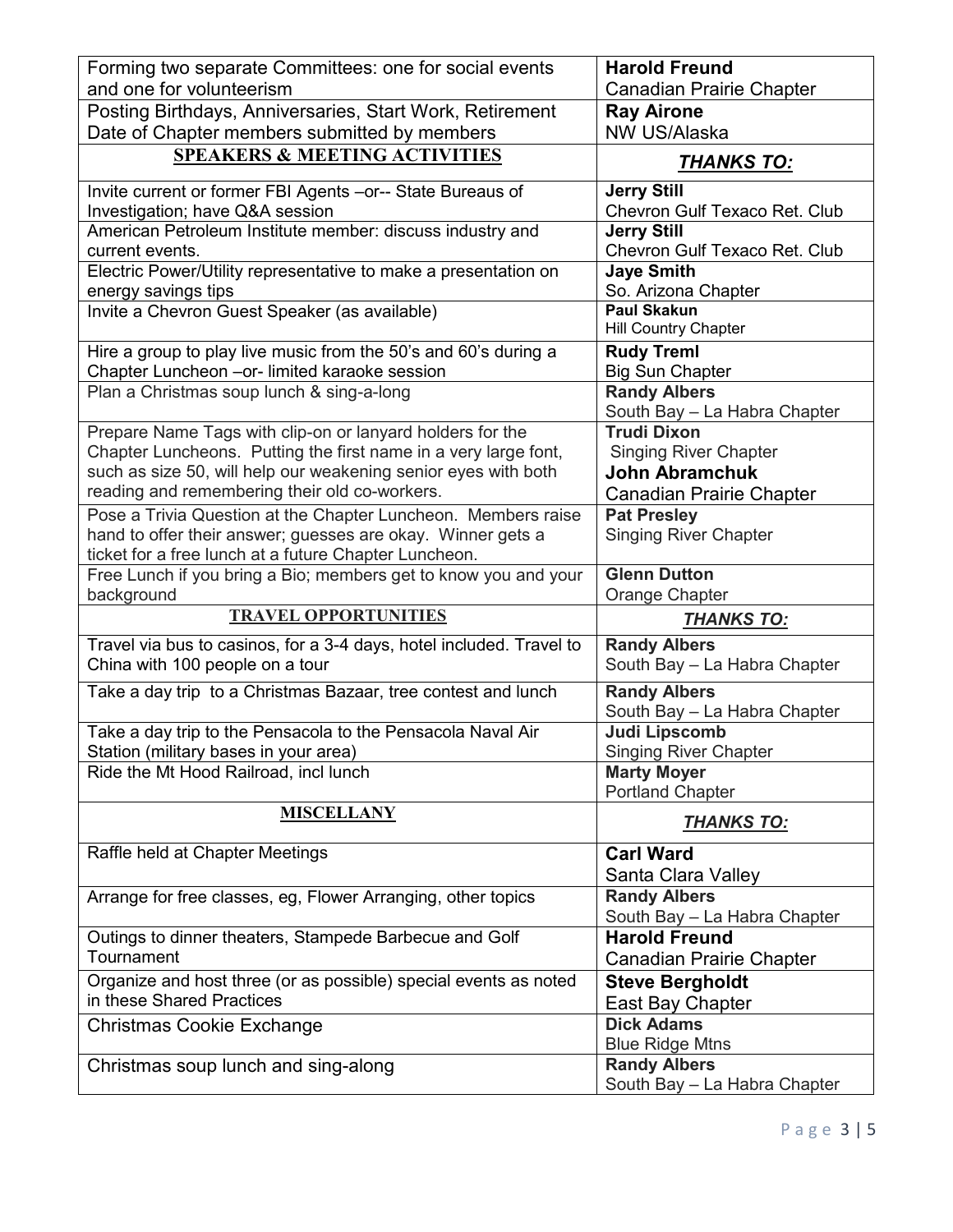| Save on Chapter Postcard & Newsletter Mailings: Use<br>the USPS Click2Mail service. (www.click2mail.com) | <b>Curt Behnke</b><br><b>Puget Sound Chapter</b>  |
|----------------------------------------------------------------------------------------------------------|---------------------------------------------------|
| <b>Hill Country Communications Model</b>                                                                 | <b>Paul Skakun</b><br><b>Hill Country Chapter</b> |
|                                                                                                          |                                                   |

.